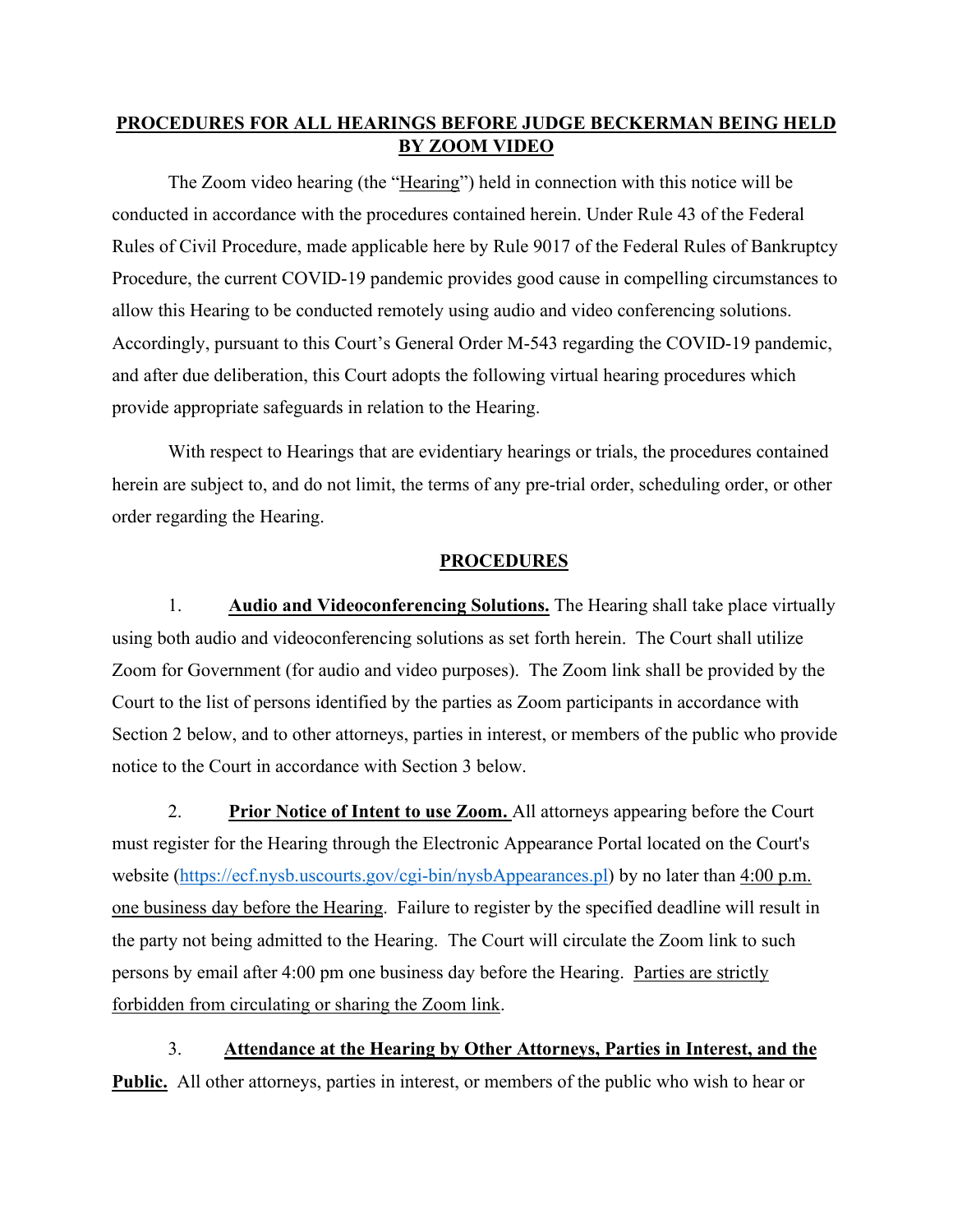observe the Hearing must register for the Hearing through the Electronic Appearance Portal located on the Court's website [\(https://ecf.nysb.uscourts.gov/cgi-bin/nysbAppearances.pl\)](https://ecf.nysb.uscourts.gov/cgi-bin/nysbAppearances.pl) by no later than 4:00 p.m. (ET) one business day before the Hearing. Parties shall indicate that they are requesting listen-only access when registering their appearance. Failure to register by the specified deadline will result in the party not being admitted to the Hearing. The Court will circulate by email prior to the Hearing the Zoom link to such persons who wish to hear or observe the Hearing via Zoom. Parties are strictly forbidden from circulating or sharing the Zoom link.

4. **Courtroom Formalities.** Although being conducted using audio and videoconferencing on Zoom, the Hearing constitutes a court proceeding, and any recording other than the official court version is prohibited. No participant or attendee of the Hearing may record images or sounds of the Hearing from any location. All parties appearing before the Court must situate themselves in such a manner as to be able to view the video screen and be seen by the Court. For purposes of this Hearing, the formalities of a courtroom must be observed, except that the Court will permit counsel in this Hearing to be attired in business casual clothing.

5. **Submission of Exhibits to Court.** If any of these parties intend to offer any exhibits at the Hearing, such party shall provide the Court (and file on ECF) a copy of the exhibits it will seek to use during the Hearing (either by offering it in evidence or using it for demonstrative purposes) no later than the deadline set forth in Judge Beckerman's Chambers Rules or the applicable scheduling or pretrial order but in any event at least 24 hours before the Hearing.

6. **Checking in for Hearing.** Because of the Court's security requirements for participating in a Zoom for Government audio and video hearing, all persons seeking to attend the Hearing must connect to the Hearing beginning half an hour prior to the scheduled start of the Hearing. Failure to connect to the Hearing at the indicated time may result in significant delays to the start of the Hearing. When signing into Zoom for Government, participants must type in the first and last name that will be used to identify them at the hearing, and the party they represent (*i.e.*, Jane Doe, Debtor's Counsel). Participants that type in only their first name, a nickname, or initials will not be admitted into the hearing. When seeking to connect for video

2